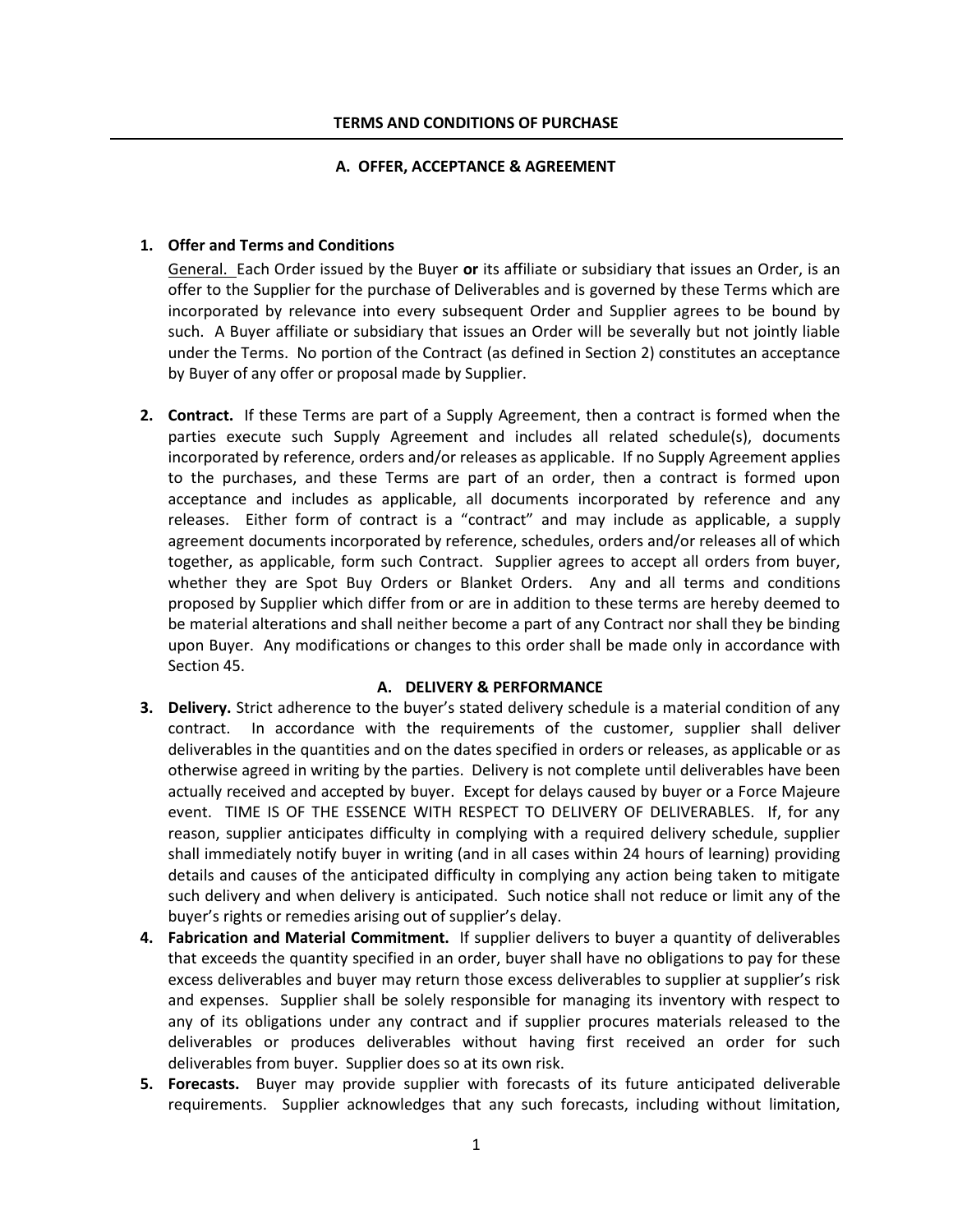estimated annual volumes are for informational purposes only and are based in a number of factors which may change over time. Buyer makes no representation, warranty, guaranty or commitment of any kind or nature, express or implied, regarding any such forecasts, including, without limitation, with respect to the accuracy or completeness of such forecasts.

## **6. Changes.**

6.1) Buyer's Changes. Buyer reserves the right to change any specifications, drawings, delivery dates, quantities and items covered by any contract by giving supplier written notice of the change. If that change causes a material increase in supplier's costs to perform, supplier may charge an increased amount provided that supplier 1) notifies buyer in writing within five business days of receiving buyer's request; 2) furnishes buyer documentation reasonably supporting such material increase and 3) receives from buyer written approval of the proposed price increase. If such change causes a decrease in the cost of the deliverables or some portion thereof, the parties will make a corresponding decrease in the price of the deliverables. Supplier shall not suspend performance under the contract while buyer and supplier are in the process of making such changes and any related adjustments. Buyer's election to implement electronic data interchange or suspend performance for three or less months shall not be grounds for any price increase.

6.2) Supplier's Changes. Supplier shall not make any changes in the specifications, manufacturing location, subcontractors, suppliers, physical composition of, or processes used to manufacture the deliverables without prior approval in a signed writing from buyer's supplier quantity department.

- **7. Sub-Suppliers.** Supplier is responsible for the management of any sub supplier and will be liable for their performance, including but not limited to sub suppliers' errors, acts of omission, neglect or otherwise, whether or not buyer directed or recommended the sub supplier.
- **8. Liens.** Supplier shall pay for all labor, services, materials, equipment parts and other expenses incurred by it in connection with meeting supplier's obligations and shall indemnify (pursuant to Section 31), defend and hold buyer harmless from and against all claims and liens arising out of supplier's unpaid accounts.
- **9. Relationship of Parties.** Supplier, including anyone engaged by it to and in the performance of its obligations hereunder, and buyer are independent connecting parties and nothing in this contract shall make either party the agent, employee, or legal representative of the other, nor does this contract grant either party any authority to assume or create any obligation on behalf of or in the name of the other.
- **10. Buyer's Property.** All items and information furnished to supplier by buyer or which buyer specifically authorizes supplier to acquire for work on buyer's behalf shall be the property of buyer ("Buyer's Property"). Buyer's property shall be maintained in a suitable condition to do the work by and at the expense of supplier, and returned to buyer upon request, under the shipment terms. Supplier shall 1) maintain insurance on buyer's property in an amount equal to the replacement cost thereof with loss payable to buyer; 2) name buyer as a loss payee and 3) furnish a certificate of insurance evidencing such insurance upon buyer's request. Supplier shall execute any documents reasonably requested by buyer to record, identify or protect buyer's property. Upon the request of the buyer, buyer's property shall be immediately released to buyer or delivered to buyer by supplier, either A) (named place) incoterms 2010 (for shipments outside of the US) or FOB (named port of shipment) property packaged and marked in accordance with the requirements of the carrier selected by buyer to transport such property, or to any location designated to buyer in which event buyer shall pay the reasonable cost of delivering such property to such location. Notwithstanding anything contained herein to the contrary, buyer shall have the right, without waiving any remedy under the contract, to seek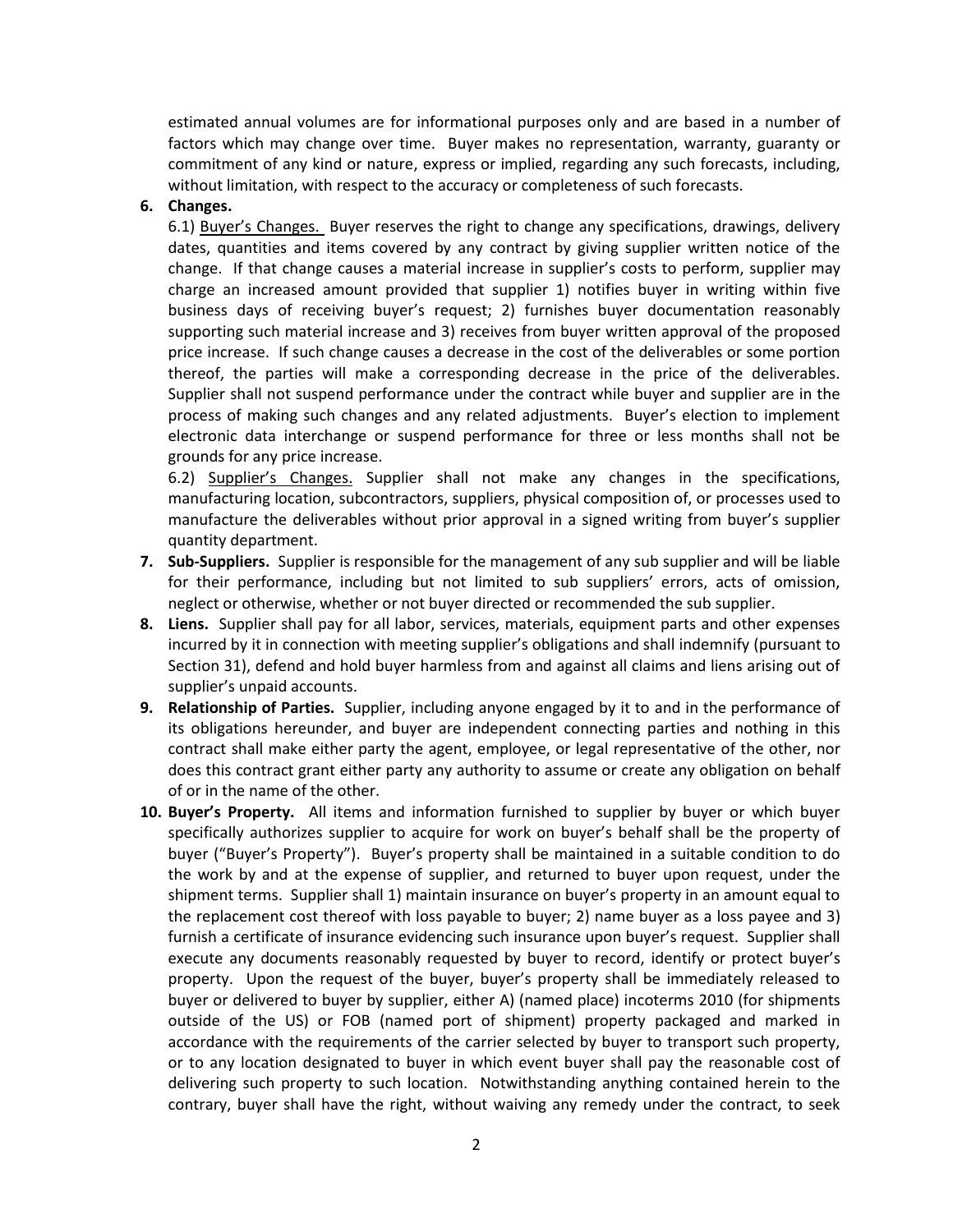from any count of competent jurisdiction (a) equitable relief and (b) any interim or provisional relief that is necessary to protect the rights of the buyer in the buyer's property.

**11. Force Majeure/Excused Performance.** Delay in non-performance of any obligation herein shall be excused in the case of the delay is a Force Majeure Event. The non-performing party will notify the other party of such delay immediately but in no event more than 10 days thereafter and will use its best efforts to mitigate the non-performance. None of the following shall individually or collectively constitute a Force Majeure Event. 1) Supplier's ability to sell deliverables at a higher price; 2) increases in supplier's production costs; 3) a strike of other legal or illegal labor disruption of supplier's inability to obtain labor, or 4) a significant increase in suppliers cost of new materials.

# **B. Freight, Trade Compliance, Risk of Loss and Transfer of Title.**

**12.** 13.1) Freight Terms. Shipping Terms FOB ORIGIN. Delivery shall be made in accordance with the Terms of this Order. The Order number must appear on all documents pertaining to the Order, invoices, packing lists, correspondence, and all shipping documents. Seller shall not substitute material or ship more than the quantity ordered without prior consent from the Buyer. Seller is responsible for delivery to the means of transport and for all cost associated with that delivery, including, without limitation, all shipping and freight costs and all duties, fees, tariffs or similar analogous taxes on imports/exports of the Goods.

13.2) Risk of Loss. Following the point of transfer referred to in the shipment terms, the party initiating shipment will hear the risk of loss or damage to deliverables in transit, and the deliverables will be considered delivered only upon receipt at buyer's named place of delivery in conformance with the applicable order or release (the "delivery location"). Buyer has no obligation to obtain insurance and shalt not hear the risk of loss while the deliverables are in transit from supplier's facility to the point of transfer referred to in the shipment terms. For example, the shipment terms are FCA (Shanghai Port). Supplier shall bear risk of loss and provide insurance until the deliverables are delivered to the Shanghai Port and buyer will bear risk of loss and provide insurance from the Shanghai Port to the delivery location.

13.3) Transfer of Title. For all shipments (domestic or international), title shall not pass to buyer and delivery shall not be deemed to occur until buyer has received, conducted its incoming inspection of and accepted the deliverables at buyer's receiving facility.

## **C. PRICING, INVOICES & TAXES**

**13. Pricing.** The applicable currency is specified in the contract and if not specified, is the currency of the country of buyer's purchasing legal entity indicated on the order in question. No price increases or surcharges of any kind of any other action that has the effect of increasing the cost to buyer shall be allowed unless part of a signed writing.

14.1) Price Warranty. Supplier represents and warrants to buyer that the deliverables are sold at supplier's lowest prices for the same quality deliverables offered for sale or sold to other customers.

- **14. Invoices.** All invoices or receiving documentation provided by supplier must contain the control number, order number, Spaulding Composites, Inc. product or item number, clear description of the deliverables, sizes, quantities, buyer facility and unit prices and any other information requested by buyer. Buyer may reject any invoice that does not contain the appropriate information.
- **15. Payment Terms.** Payment terms shall be on a NET 30 basis following the date of buyer's receipt of conforming invoice and related deliverables, buyer may, at its option, make payment by check, bank transfer payable to a designated EFT or wire address.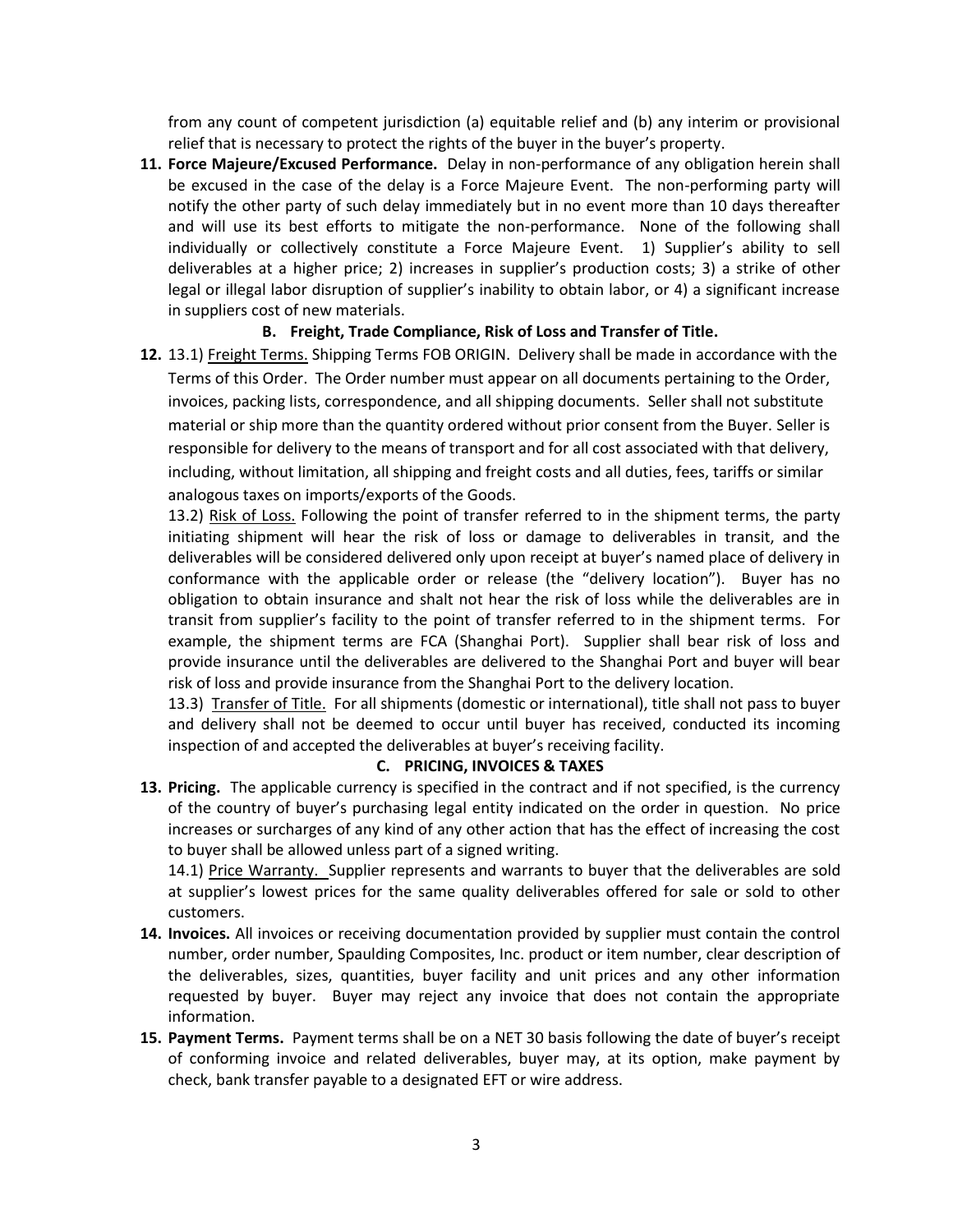- **16. Taxes.** Any applicable sales, use for federal, state or local taxes shall be shown separately on the invoice. Supplier agrees to accept a valid tax exemption certificate or other evidence acceptable to the involved governmental authority in lieu of payment or reimbursement for such taxes. Buyer is not responsible for any taxes arising from or in connection with supplier's business activity, payroll, income or assets. Unless otherwise specified in the applicable contract, supplier shall reimburse buyer for such taxes within ten (10) days of notice and shall indemnify (pursuant to Section 31), defend, and hold buyer harmless against all claims arising out of buyer's payment of such taxes.
- **17. Contractual Recoupment and Set-Off.** All amounts due from buyer or buyer's affiliates to supplier or supplier's affiliates under this contract or any other agreement will be net of any indebtedness or other obligations of supplier or supplier's affiliates to buyer or buyer's affiliates, including direct and indirect losses, costs and damages resulting from supplier's failure to timely deliver deliverables, the failure of any deliverables to conform to applicable warranties or other breach by supplier of this contract or any other agreement with buyer or buyer's affiliates. Buyer may at any time and regardless of whether there is any connection between the obligations giving rise to the amounts due, as applicable, recover, recoup or setoff such amounts by deducting such amounts from any sums that are or will become, owing due or payable to supplier or supplier's affiliates by buyer or buyer's affiliates under this contract or any other agreement.

### **D. WARRANTY, QUALITY ASSURANCE & GENERAL REMEDIES**

### **18. Warranties.**

18.1) General. Supplier expressly warrants and guarantees to buyer and its successors and assigns, that all deliverables will i) be competitive to price, quality, delivery and technology, ii) conform to all applicable specifications, standards, drawings, samples, descriptions and revisions, iii) conform to all applicable laws, orders, regulations and standards in country where the deliverables are manufactured and in the country where the buyer receiving facility is located, iv) be merchantable and free of defects in a) design (to the extent designed by supplier or any of its subcontractors, agents or suppliers, even if the design has been approved by buyers) b) materials (including . without limitation, rust or other contamination and c) workmanship; v) be selected, designed (if designed by supplier or its subcontractors, agents or suppliers even if the design is approved by buyer), manufactured and assembled by supplier based upon buyer's stated use, vi) be fit and sufficient for the purposes intended by buyer. vii) be free of all liens, claims and encumbrances whatsoever including, without limitation, claims of infringement of intellectual property, vii) \_\_\_\_\_\_ expressly provided for differently in the order, manufactured entirely with new materials ix) be in the services or technical data performed or prepared in a professional and workmanlike manner and in compliance with buyer's instructions or other requirements x) be, in the case of software or code making up any part of the deliverables, free from viruses, disabling code and open source software and xi) comply strictly and completely with buyer's quality standards. In addition to the foregoing warranties, supplier will assign and pass through to the buyer all representations and warranties provided by manufacturers of parts or components of the deliverables. 18.2) Warranty Term The term of this warranty by supplier shall be the longer of:

- i) the duration of any warranty provided by buyer in connection with buyer's sale of the final product, which durations are publically available and will be provided by buyer upon written request and are INCORPORATED HEREIN BY REFERENCE or
- ii) thirty-six (36) months from the date the related final product is first placed into operation.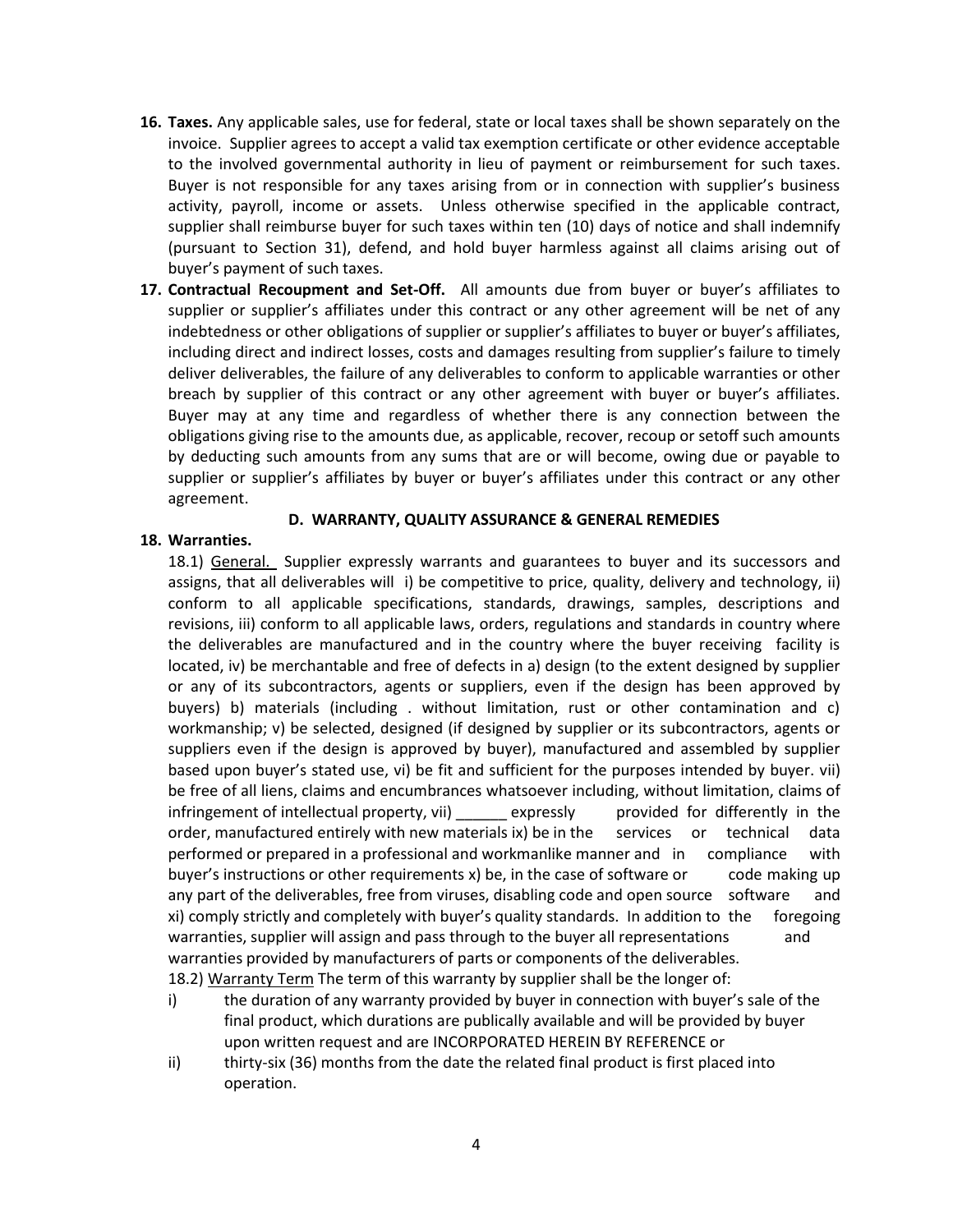18.3) Non-Exclusive Warranties The warranties contained in this section are in addition to and are not to be construed as restricting or limiting any warranties or remedies of buyer, express or implied, which are provided by any contract or by law. Any attempt by supplier to limit, disclaim or restrict any such warranties or remedies of buyer, in any manner shall be null, void and ineffective.

18.4) Notice of Breach. The following shall each consume notice of a breach of warranty; 1) any communication from buyer to a supplier specifying a defect, default, claim or defect, or other problem or quality issue concerning the deliverables (e.g, buyer sends supplier a supplier corrective action request or customer warranty claim data for any final product, 2) any communication to supplier claiming that the deliverables are in breach of any warranty or that supplier is in default under any contract and 3) an applicable termination notice (from buyer under Section 33.2 (iii). Any such claim by buyer of breach may not be rescinded in a signed writing.

18.5) Defense of Claims. To mitigate damages claimed by a third party attempting to hold buyer liable for problems caused is whole or in party by supplier. Buyer may fully defend any third party claim that deliverables supplied by supplier are defective, breach of warranty or otherwise do not meet legal or contractual requirements. The parties agree that this defense is mutually beneficial and supplier waives any argument that buyer's rights to recovery or contribution from supplier are limited by such defense.

18.6) Notification of Quality Escape: When a supplier has any reason to believe suspicious or non-conforming material has been shipped, notification must be sent to the buyer within 24 hours of realization. The notification shall contain the part number(s), identification of which shipments are suspect, detailed description of the issue, on-sight containment to ensure no additional suspect product ships.

## **19. Quality Assurance.**

19.1) Quality Assurance System. Supplier will provide and maintain a quality assurance system ("QAS") that meets buyer's requirements and is approved by buyer. Buyer may audit supplier's QAS production process and materials destined for buyer at any time. If an audit is conducted, buyer will advise supplier of the result and provide such instructions or recommendations as it deems necessary to improve the QAS. Supplier shall promptly develop and submit to buyer a plan to implement and keep buyer advised of the status of necessary measures of improvement according to the buyer's recommendation. Acceptance criteria and sample size for root cause determination of nonconforming deliverables shall be calculated according to industry standard ANSI/ASQ Z1.4 2008. General Inspection Level II. Single Sampling Plan AQI = 0.65. This acceptance criteria and sample size determination shall apply to all deliverables including without limitation, deliverables in incoming inspection, deliverables in inventory and deliverables in final products.

**20. Remedies.** The rights and remedies reserved to buyer herein are cumulative and in addition to all other legal or equitable remedies.

20.1) General Remedies. Supplier will reimburse buyer for any damages caused by supplier's breach or by nonconforming deliverables, including without limitation: 1) cost incurred for replacement materials or replacement parts available via parts center, dealer or other distribution channel: 11) freight costs incurred to diagnose and repair final product including labor, travel and per diem diagnostic time and locally purchased materials and sublet services, including refrigerant and refrigerant handling: iv) costs associated with containing and correcting a supplier-caused problem resulting in recalls, field service actions or other large scale issues including, without limitation, manpower spent planning, directing and coordinating containment efforts, engineering testing, jobsite product inspections, training and travel for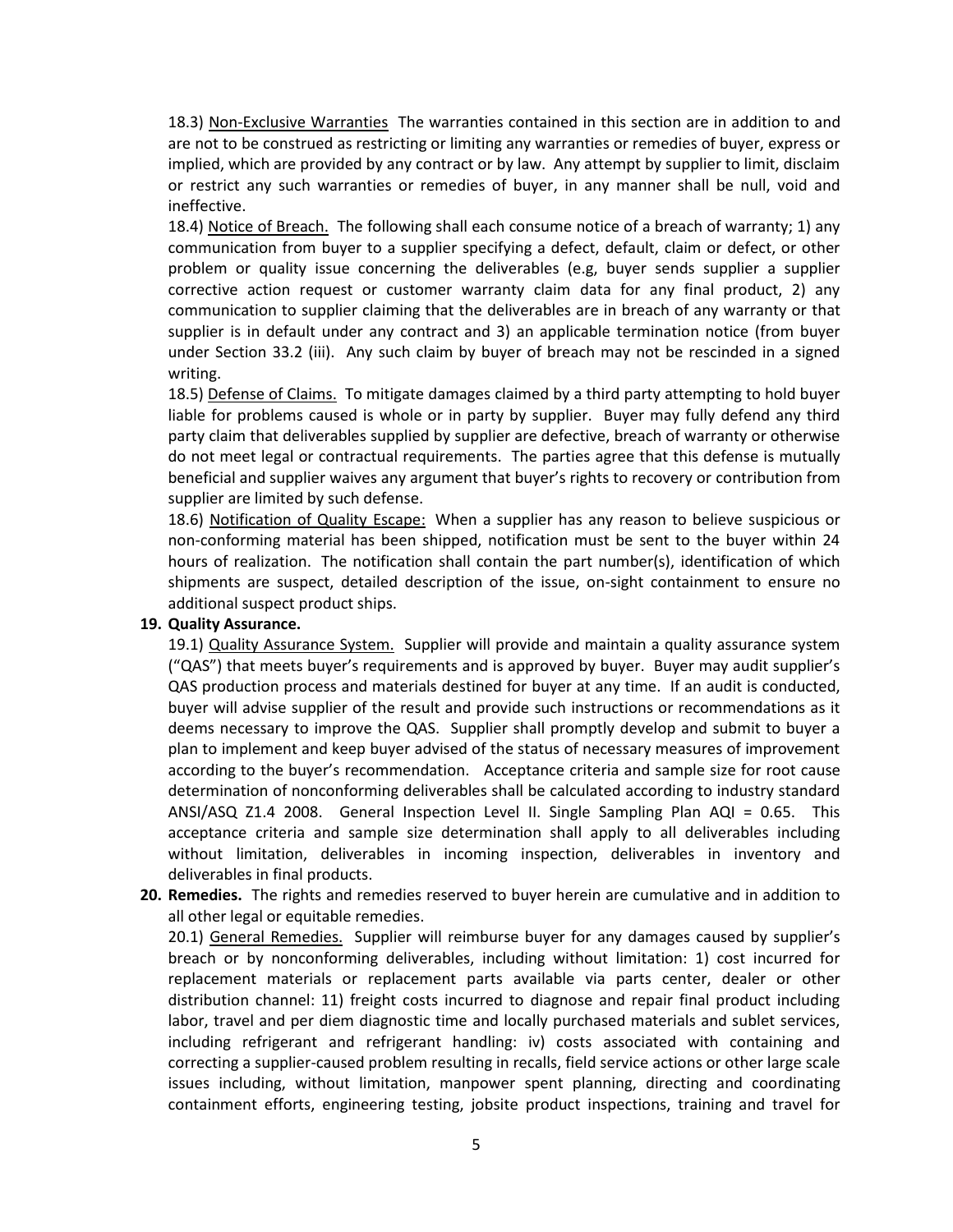repair crews, warranty concessions to buyer's customers; v) costs of inspecting, sorting, storing, reworking, repairing or replacing the nonconforming deliverables: vi) costs resulting from product interruptions; conducting recall campaigns, customer field service actions or other corrective service actions: vii) costs resulting from personal injury (including, without limitation, death) or property damage caused by nonconforming deliverables, viii) actual and reasonable professional fees, settlements and judgments incurred by buyer and other costs associated with buyer's administrative time, labor and materials and ix) costs incurred as a result of deliverables being accused of or found to be infringing any intellectual property right (including without limitation and in addition to the remedies specified in Section 31.2 all costs relating to obtaining suitable replacement deliverables. If nonconforming deliverables are rejected by buyer, the quantities under any order shall be reduced unless buyer otherwise notifies supplier. Supplier shall not replace reduced quantities without a signed writing. Buyer's damages include, without limitation, third party charges and buyer internal expenses (eg, hourly wages, salaried wages and carrying costs) relating to transportation (including, without limitation, expedited freight, containment, sorting and other attempts at mitigation relating to any supplier breach, will reimburse buyer for any damages caused by supplier's breach or by nonconforming deliverables, including without limitation: i) cost incurred for replacement materials or replacement parts available via parts center, dealer or other distribution channel; ii) freight costs incurred to deliver replacement material to a jobsite or to expedite shipments or to return deliverables to supplier: iii) expenses incurred to diagnose and repair final product, including labor, travel and per diem, diagnostic time and locally purchased materials and sublet services, including refrigerant and refrigerant handling, such labor and related costs for diagnosis, repair and shipping costs for transporting the replacement deliverables/alternative product, as applicable, shall be limited to maximum amount of \$500 per warranty claim under this warranty provision. If nonconforming deliverables are rejected by buyer, the quantities under any order shall be reduced unless buyer otherwise notifies supplier.

20.2) Recalls and Field Fix Programs. If at any time a governmental agency of any country, state, province or municipality requires buyer to conduct a product safety recall or a field fix program, or buyer voluntarily undertakes such an action, related to the deliverables, buyer will notify supplier within thirty (30) days of the initiation any such action and supplier shall, at buyer's option, either repair or replace the related deliverables, and reimburse buyer for any damages.

20.3) Return of Non-conforming Deliverables to Suppler. Upon supplier's prior written request, buyer will use commercially reasonable efforts to return, at supplier's expense, nonconforming deliverables to enable the parties to analyze and determine, at the supplier's expense, the root cause . Sample size is determined in accordance with Section 20.2 Quality Assurance System. Supplier shall hold all returned deliverables associated with denied claims at supplier's facility for inspection or return to buyer after written notification to buyer of intent to deny claim. After a reasonable period, not less than thirty days, the parties will agree on the disposition of the nonconforming deliverables.

20.4) Credit. Reimbursement amounts for warranty claims will be addressed, at buyer's option, through credits issued by supplier, debits taken by the buyer or cash payments from supplier to buyer, and will be executed thirty (30) days after notification to supplier of product failure within the warranty time period.

## **E. PROPRIETARY INFORMATION & INTELLECTUAL PROPERTY**

### **21. Confidential Information.**

21.1) Use of Confidential Information. Supplier may use confidential information solely for the purposes of supporting the current business relationship with buyer. Supplier shall not disclose confidential information to any third party without buyer's express written consent, except hat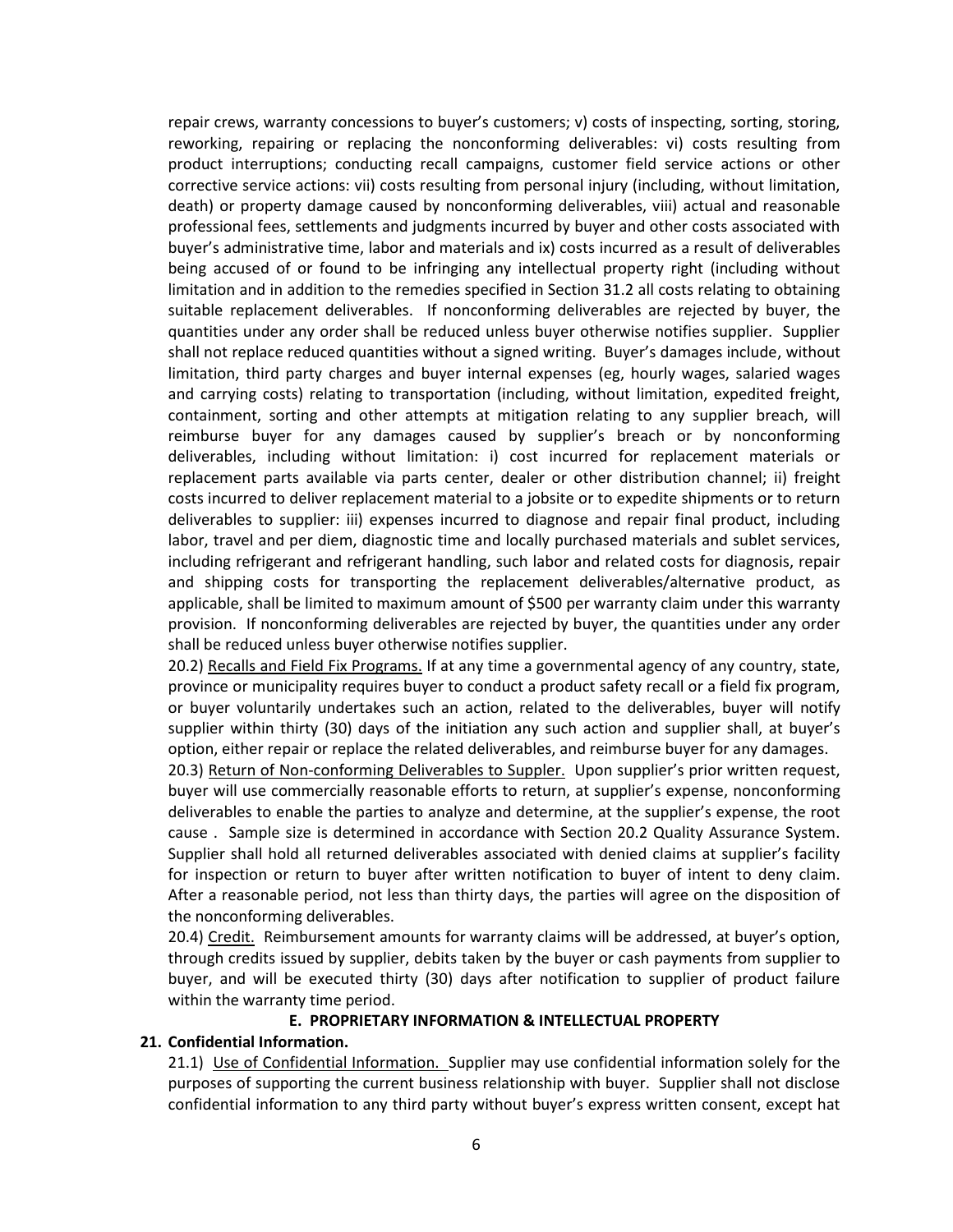supplier may disclose confidential information to its contractors, sub-suppliers, consultants or agents who have a need to know and have executed confidentiality agreements with supplier, obligating them to treat such information in a manger consistent with these Terms and Buyer's Non-disclosure Contract, if any, with supplier. Supplier shall not i) sell buyer parts or components incorporating or containing confidential information to any third party or ii) sell any goods or services produced using confidential information to any third party.

21.2) Exceptions to Confidential Information Restriction. Notwithstanding the foregoing, these terms shall not restrict or affect supplier's rights to use or disclose information i) which is or may hereafter be in the public domain through no fault of supplier or ii) which supplier can show, as reflected by its written documents, was known to it prior to the disclosure by buyer: or iii) which is disclosed to supplier by a third party with the legal right to disclose, subsequent to buyer's disclosure: or iv) which supplier can show; as reflected by its documents was independently developed by supplier without the use of the confidential information.

21.3) Equitable Relief. Supplier acknowledges that a breach of Section 22 would result in immediate and irreparable harm to buyer for which there is no adequate remedy at law. Buyer is entitled to equitable relief compelling supplier to cease and desist all unauthorized use and discharge of confidential information.

- **22. Intellectual Property Rights.** Except as otherwise addressed in any separate contract between the parties, supplier agrees that, where it undertakes, jointly with buyer, any research, development and/or design activities relating to deliverables i) in the course of performance of any contact and/or 2) using confidential information provided by buyer. Buyer shall own all rights in any resulting intellectual property. Supplier agrees to promptly disclose to buyer such intellectual property and hereby irrevocably transfers, conveys and assigns to buyer all of its worldwide right, title and interest in and to such intellectual property. Buyer shall have the exclusive right to apply for or register any patents, mask work rights, copyrights and such other proprietary protections with respect to such intellectual property on a worldwide basis and to require the incorporation of such intellectual property into the deliverables at no additional charge. Supplier shall execute such documents, render such assistance and take such other actions as buyer may reasonably request to apply for, register, perfect, confirm and protect buyer's intellectual property rights under this section. Supplier shall be solely responsible for any compensation payable by law or by contract if any to individual inventors of supplier. Where buyer and seller agree to participate in a unique ongoing development effort a separate agreement covering intellectual property will be established.
- **23. Grant of License Rights to Buyer.** Supplier hereby irrevocably grants to buyer, its affiliates and its directed agents, a non-exclusive, royalty-free fully paid worldwide right and license to practice, use have used, assemble, offer for sale, sell, import, export any intellectual property whether preexisting or later developed, relating to the deliverables. Supplier covenants not to sue buyer, its affiliates, its directed agents, its customers or its end users for violating any intellectual property rights of supplier relating to the deliverables, supplier represents and warrants that supplier has all rights necessary and sufficient to make the licenses and grants hereunder.
- **24. Grant of Limited License Rights to Supplier.** The use by supplier of any intellectual property and/or confidential information of buyer is authorized only for the purposes set forth in the applicable contract and upon termination of the applicable contract such authorization shall cease.

#### **F. AUDIT**

**25. Audit and Inspection.** Upon buyer's request, supplier shall deliver to buyer data, records and other materials in evidence testing, inspection, conflict minerals use and conflict mineral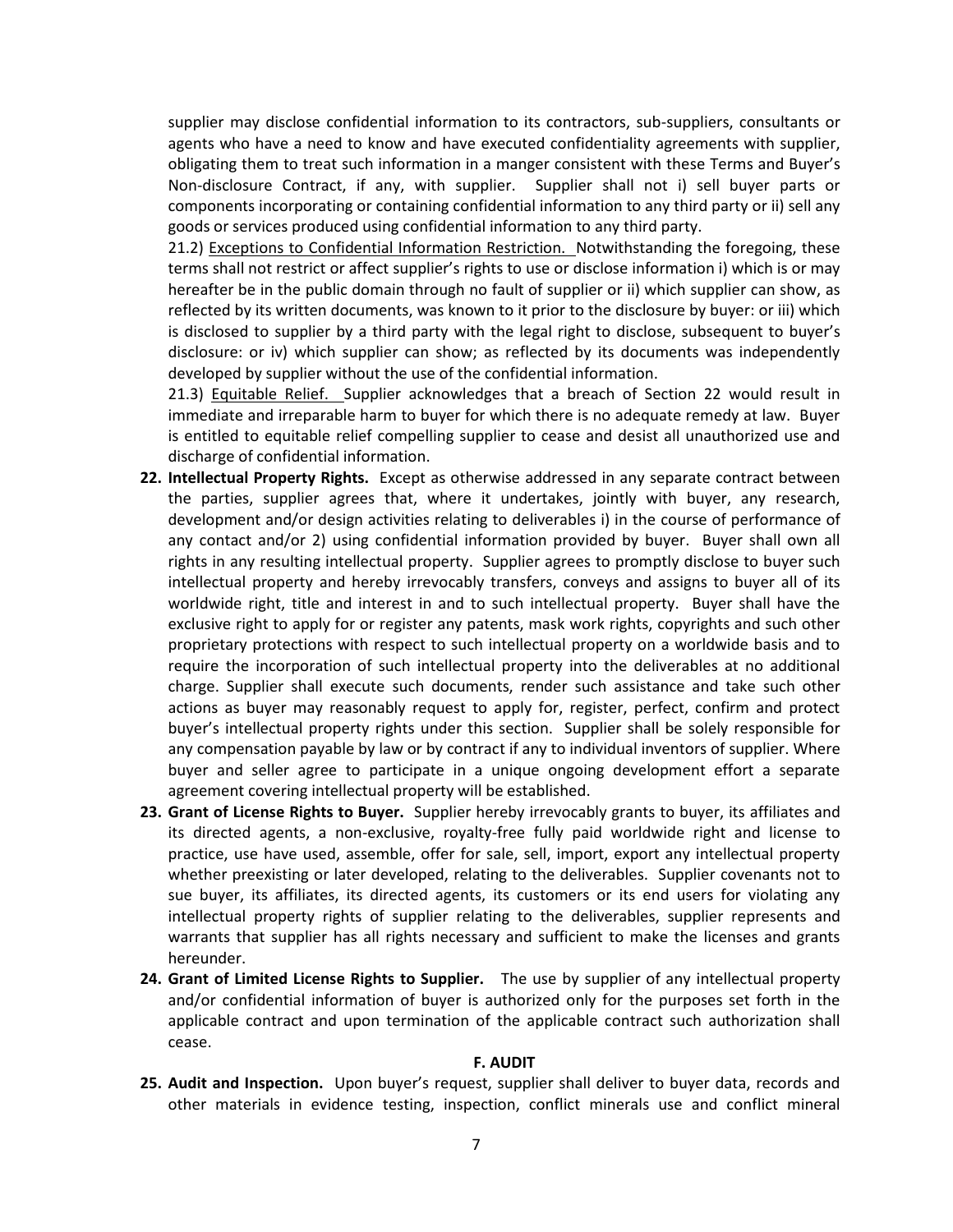controls and compliance with law, including without limitation and bribery and anti-corruption laws and quality assurance actions. Right of Access will be granted to buyer, their customer, and regulatory authorities upon request. Buyer has the right to conduct onsite audits of the applicable facilities of the supplier, the deliverables and compliance with law, including without limitation: 1) inspecting the deliverables and/or work in process on the deliverables and/or 2) conducting compliance audits, quality control measures and tests at supplier's or its subsupplier's premises. Without cost to buyer, supplier shall provide facilities and assistance for buyer audits, inspections, and tests. Buyer shall not be liable for any reduction in value of samples used, nor shall any deliverables rejected be submitted to buyer. Buyer's audit(s) and/or inspection of the supplier or the deliverables or the failure to audit or inspect, does not constitute acceptance of any work-in-process or finished deliverables, does not remove responsibility from supplier for compliance with the terms of any contract and does not relieve supplier of any of its responsibilities or warranties (likewise, buyer's audit test or approval of any design, drawing, material, process including, without limitation Supplier's responsibilities or warranties. Likewise, buyer's audit, test or approval of any design, drawing, material, process including without limitation supplier's QAS) or specifications will not limit or waive buyer's rights under this provision or any contract. Nothing in any contract releases supplier from the obligation of testing, inspection and quality control. For preproduction inspections, supplier will provide a written response with proposals for corrective action within fifteen (15) days of any notice from buyer concerning an unsatisfactory condition identified by buyer.

**26. Financial Review and Distress.** Buyer or buyer's designee may, at any time, review the financial condition of supplier and its affiliates and supplier will fully cooperate in such review including promptly providing copies of or access to requested documents including without limitation, financial records and statements, forecasts, business plans, banking contacts and loan documents and will make its financial managers available for discussions during reasonable business hours. Buyer and/or its designee will keep confidential any nonpublic information about supplier obtained in a financial review and use such information only for purposes of the review except as needed to enforce any contract. Supplier agrees that if supplier experiences any delivery or operational problems, buyer may designate one or more representatives to be present in supplier's applicable facility to observe supplier's operations.

#### **G. COMPLIANCE**

### **27. Compliance with Laws.**

27.1 General All deliverables supplied to buyer shall comply with and supplier agrees to be bound by, all applicable foreign, Unites States federal, state and local laws, orders, rules, regulations, guidelines, standards, limitations, controls, prohibitions, or other requirements contained in, issued under, or adopted pursuant to such laws, including, without limitation, product content and labeling, including without limitation the US Toxic Substances Control Act and applicable RoHS and REACH regulations, anti-bribery, anti-corruption laws. Conflict Mineral prohibition and Conflict Mineral disclosure requirements. Supplier further agrees that neither it nor any of its subcontractors will utilize child, slave, prisoner or any other form of forced or involuntary labor, or engage in abusive employment or corrupt business practices, in the production or provision of deliverables, delivery of any deliverables shall constitute suppliers representation to buyer that there has been and will be full compliance with all applicable laws and, at buyer's request, supplier shall certify in writing its compliance with the foregoing.

27.2 Environmental Compliance. Supplier shall comply with 1) all applicable environmental laws and regulations and 2) the environmental compliance guidelines set forth on buyer's website, as it may be amended by buyer from time to time THESE COMPLIANCE GUIDELINES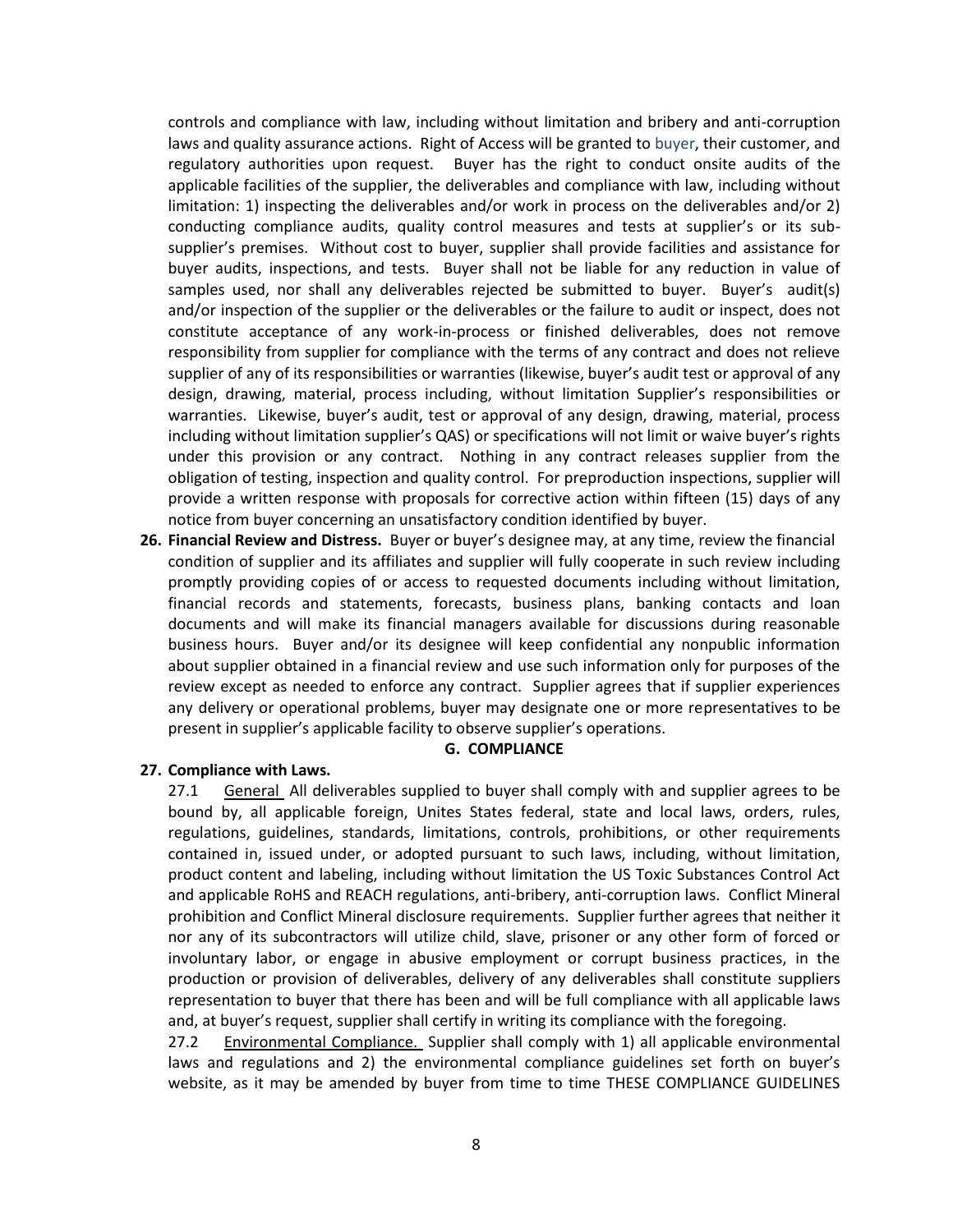ARE INCORPORATED HEREIN BY REFERENCE. At supplier's request, buyer will mail supplier's hard copy.

27.3 Equal Employment Opportunity. Buyer is a US federal contractor that complies with Executive Order 1246, as amended, and applicable regulations in 41 CFR parts 60-1.29 U.S.C. 793 and applicable regulations in CFR 60-741: AND 38 U.S.C. 4212 and applicable regulations in 41 CFR Part 60-250 and 60-300. THE FOLLOWING PROVISIONS ARE INCORPORATED HEREIN BY REFERENCE: Executive Order 11246 and 41 CFR 60-4.3 (a): Executive Order 11701 and 41 CFR 60-300.: Executive Order 11258 and 41 CFR 60-741.5(a): U.S. immigration laws, including the I-1 Visa Reform Act of 2004 and the H-1B Visa Reform Act of 2004 and Executive Order 13496.

**28. Record Retention.** Supplier must keep documentation relating to deliverables for at least ten (10) years. Supplier will provide such documentation to buyer upon buyer's written request.

### **H. INDEMNITY**

## **29. Indemnification.**

- 29.1 General.
	- a) Supplier shall indemnify, defend and hold buyer, its affiliated companies and its respective officers , directors, customers, users and agents (collectively the "indemnitees") harmless from and against all suits, actions, losses, damages, claims or liability of any character, type or description, including without limiting the generality of the foregoing, all expenses of litigation, court costs and attorneys' fees for injury or death to any person or injury in any property (collectively "damages"), received or sustained by any person(s) or property, arising out of, occasioned by, attributable or related to i) the deliverables; ii) any breach or any representation or warranty made by supplier; iii) any failure by supplier to perform or fulfill any of its covenants or due to its acts or omissions; iv) any litigation, proceeding or claim by any third party relating in any way to the obligations of supplier; or v) any act or omission, negligent or otherwise, in the performance of any contract whether by supplier, its subcontractors or employees. Supplier shall not consummate any settlement without the relevant indemnities' prior written consent. Supplier's indemnification obligation will continue in full force and effect notwithstanding the termination or expiration of any order or any contract. In any claim against any of the indemnitees by a subcontractor or employee of supplier, or anyone directly or indirectly employed by any of them or anyone for whose acts they may be liable, these indemnification obligations shall not be limited in any way under any applicable worker's compensation act, disability or other employee benefit act.
	- b) Buyer shall indemnify, defend and hold supplier, its affiliated companies and its respective officers, directors, employees, customers, users and agents (collectively the "Supplier Indemnitees") harmless from and against all suits, actions, losses, damages, claims or liability of any character type, or description, including without limiting the generality of the foregoing, all expenses of litigation, court costs, and attorneys' fees for injury or death to any person, or injury to any property (collectively "supplier damages"), relating to (a) personal injury, (b) death or (c) property damage received or sustained by any person(s) or property, arising out of, occasioned by, attributable or related to any act or omission, negligent or otherwise, in the performance of any contract by buyer, its subcontractors or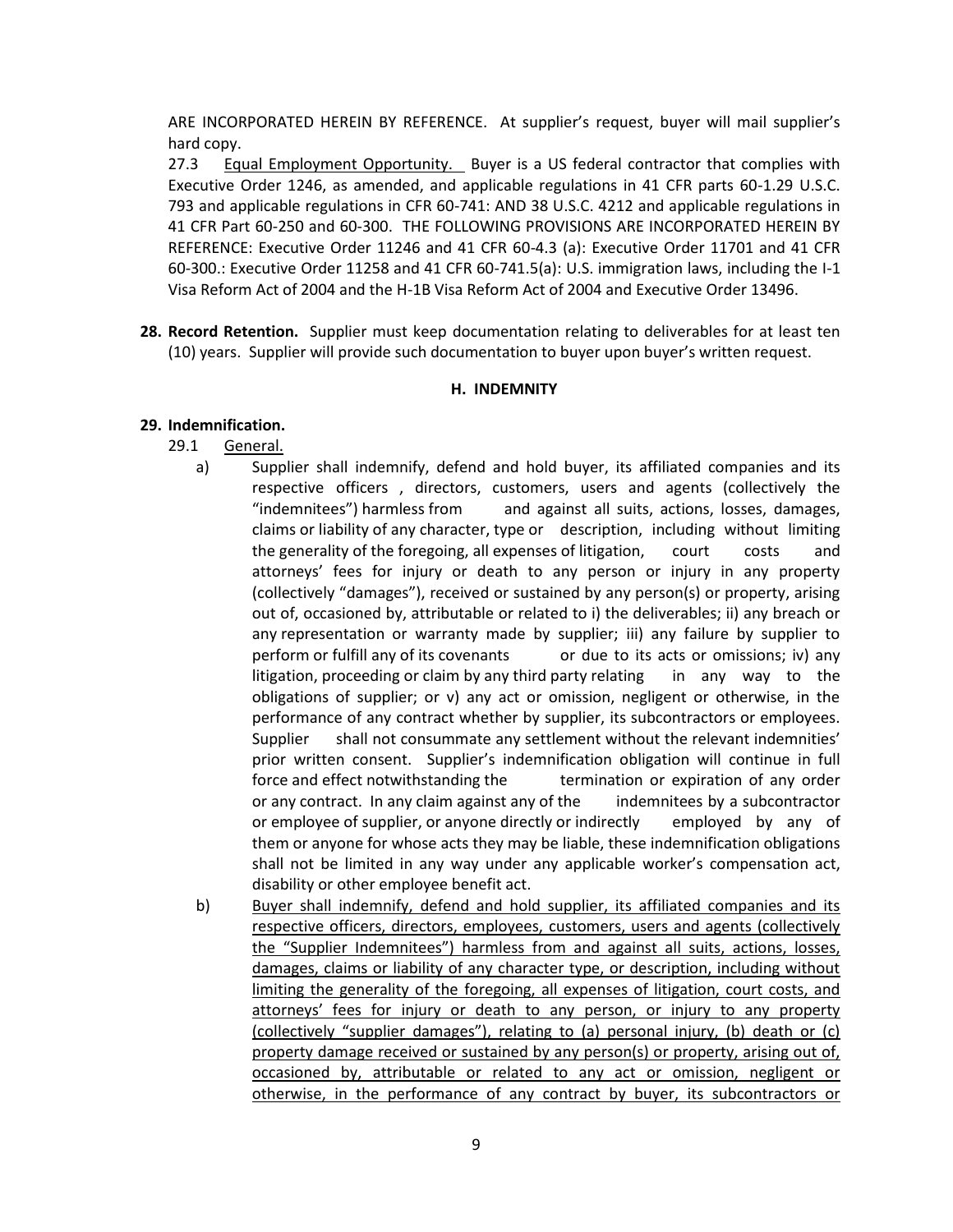employees. Buyer shall not consummate any settlement for such a claim without the relevant supplier indemnitees' prior written consent. Buyer's indemnification obligation will continue in full force and effect notwithstanding the termination or expiration of any order or any contract. In any claim against any of the supplier indemnitees by a subcontractor or employee of buyer, or anyone directly or indirectly employed by any of them or anyone for whose acts they may be liable, these indemnification obligations shall not be limited in any way under any applicable worker's compensation act, disability or other employee benefit act.

29.2 Intellectual Property Indemnity. Supplier represents and warrants to the indemnitees that the deliverables shall not infringe any intellectual property rights including, without limitations, claims arising from patent, copyright, trademark, trade secret or other intellectual property infringement. Supplier agrees to hold the indemnitees harmless from and defend the indemnitees against any such claim of intellectual property infringement, including any damages resulting from that claim, the cost of indemnitees of complying with any preliminary or permanent injunction, and all other costs of defense (including the attorneys' fees and costs) in connection with any breach of the foregoing.

#### **I. INSURANCE**

- **30. Insurance.** Supplier shall provide and maintain throughout the term of any and all contract(s)
	- 30.1 the following insurance in US Dollars (or such other currency as specified in the applicable contract): 1) **Workers Compensation/Work-related Injury Insurance:**  statutory in accordance with the state in which the deliverables are being manufactured or assembled: 2) **Employers Liability** in the amount of \$1 million each occurrence; 3) **Commercial General Liability** with limits of \$1 million each occurrence, \$2 million aggregate, for bodily injury and property damage combined, including the following coverage features: i) blanket contractual liability, ii) products, iii) completed operation and iv) independent contractors coverage: 4) **Automobile Liability** with limits of \$1 million each occurrence for bodily, injury and property damage combined, covering all "owned", "hired", and "non-owned" automobiles and including contractual liability coverage; and 5) **Umbrella** or **Excess Liability** with limits of \$5 million each occurrence and aggregate for bodily injury and property damage with such policy "following form" to all primary policies listed above with the exception of Workers Compensation. All insurance required above will be written with insurers rated A or better by the latest "A.M. Best" Guide. Where allowable under law, a waiver of subrogation from supplier (including affiliates, directors and officers) and its insurers will be provided in favor of buyer. If applicable, all policies, with the exception of Workers Compensation, will identify buyer as an additional insured and require that the buyer receive at least thirty (30) days' notice prior to cancellation or termination. Supplier's insurance will be primary and noncontributory to that maintained by buyer. Such insurance shall not be subject to any self-insured retentions without the prior written consent of buyer. All self-insured retention and deductibles for such insurance shall be the responsibility of supplier. The insurance coverages under this section, including, without limitation the additional insured coverage provided to buyer, shall be independent of the indemnity obligations of any contract and are not designed solely to guarantee payment of supplier's indemnity obligations. Supplier shall, at the request of buyer, provide buyer with copies of all policies and/or certificate, satisfactory to buyer, of the insurance coverages and endorsements set forth in this section and shall specify all self-insured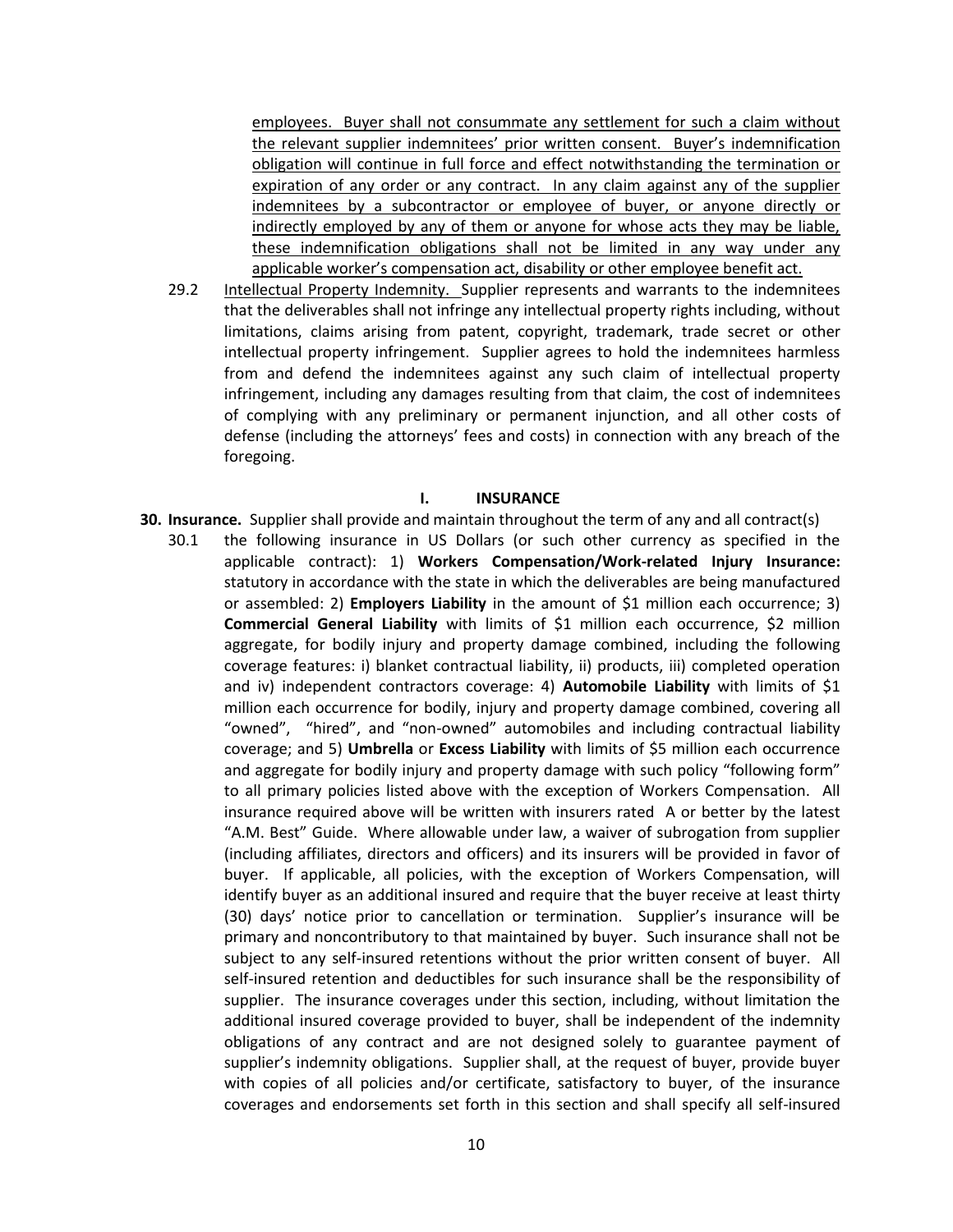retentions. Supplier's insurance coverage will not be byer's exclusive remedy; instead buyer will be entitled to all remedies available to it under equity or the law.

### **31. J. TERMINATION**

# **32. Termination by Buyer.**

- 32.1 Termination for Convenience. Buyer may cancel all or any part of any contract at buyer's convenience by giving supplier written notice of the termination. Buyer's liability for any termination for convenience is limited to: i) conforming deliverables already delivered to buyer as of the date of termination, and ii) payment for work in progress, limited to the costs of raw material and labor incurred for outstanding orders as of the date of termination, and further limited to not include work in process for deliverables under such outstanding orders whose delivery date is outside the lesser of A) the firm lead time agreed by the parties for the deliverables in question or B) six (6) weeks. However, buyer may elect to have supplier continue production on the in-process deliverables (described in Section 33.1 (ii) above) subject to the obligation of buyer to purchase such conforming deliverables under the terms of the contract in question. In addition, in no event shall the liability of buyer for a termination for convenience exceed the price of the related and outstanding deliverables under the contract in question.
- 32.2 Termination for Cause. Should supplier i) A) become insolvent; B) become unable to pay its debts as they mature; C) make a general assignment for the benefit of creditors; D) come under a suspension of payments; E) have a receiver appointed for the whole or any part of its assets; or E) become in any way the subject of a bankruptcy petition, ii) have a change in ownership or management such that a competitor of buyer gains an ownership or controlling interest in supplier, or iii) default in the performance of any provision or part of the contract then buyer may, in its discretion, terminate any contract (in whole or in part) for "cause" by giving supplier seven (7) days prior written notice. If supplier remedies the cause giving rise to the notice to Buyer's sole satisfaction within seven (7) days following its receipt of that notice the termination shall be deemed void and any contract so terminated shall continue in effect. Delivery defaults shall not be subject to the seven (7) day period.
- 32.3 Continuation of Work. In the event of termination, supplier shall immediately stop all work hereunder unless otherwise directed by buyer and shall immediately cause any of its sub-suppliers or subcontractors to cease work.
- 32.4 Liability for Termination for Cause. In the event of a buyer termination for cause: i) buyer shall have no liability to supplier unless it directs supplier to continue work under Section 33.3 and then only for the resulting conforming deliverables delivered and sold to buyer hereunder; ii) buyer may also acquire replacement deliverables for parts of replacement deliverables (or parts of replacement deliverables) elsewhere on such term or in such manner as buyer may deem appropriate and supplier shall be liable for any excess cost or other expenses incurred by buyer.
- **33. Termination by Supplier.** Supplier may terminate any contract (in whole or in part) only for non
	- 33.1 Payment by buyer of the purchase price for deliverables in accordance with such contract and then only if: 1) the amounts are material and more than sixty (60) days past due; and 2) supplier first provides buyer written notice specifying; i) the amounts past due including, without limitation, relevant order and invoice numbers and dates) and ii) supplier's intent to terminate if the past due amount is not paid; and 3) buyer, within thirty (30) days of supplier's notice, does not either i) pay the past due amounts or ii) notify supplier that the amounts claimed to be unpaid are disputed by buyer.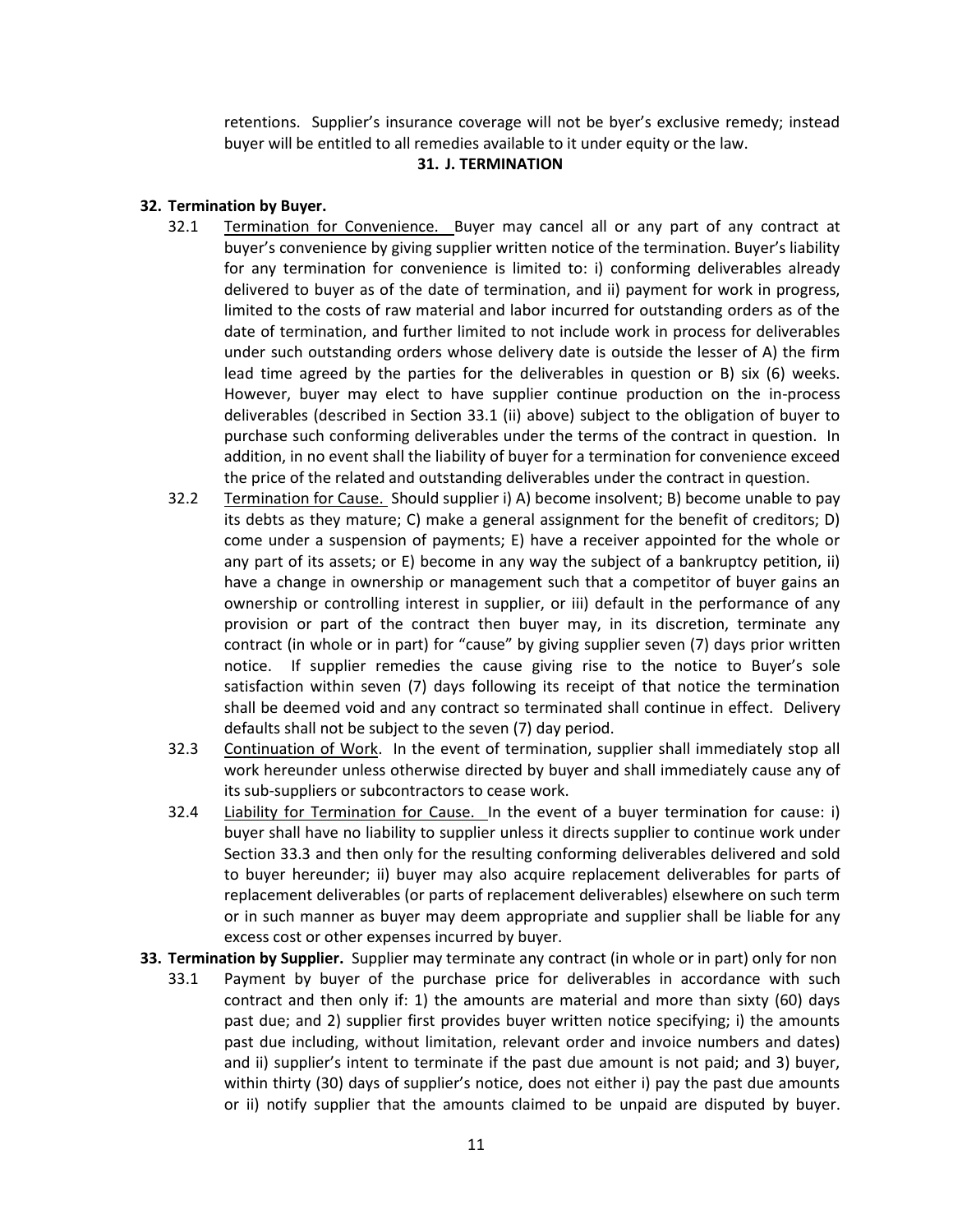Provided the foregoing conditions ae met, supplier may terminate the order by delivering a termination notice to buyer. Supplier may not terminate or cancel any contract (in whole or in part) for any reason except as permitted under this section. Supplier may not suspend any performance under any contract for any reason.

- **34. Exit Plan.** In case of termination or expiration of any contract, in whole or in part, the parties
	- 34.1.1 agree to work together in good faith to promptly develop an exit plan for the manufacturing by supplier and purchase by buyer, under the terms of such contract. At buyer's request, buyer and supplier mutually agree to produce a safety stock of deliverables under the terms hereof including, without limitation, price, to support buyer's requirements for a transition period not to exceed six (6) months from the applicable termination date.
- **35. Use of Name.** When requested by buyer in writing, supplier shall label the deliverables with
	- 35.1.1 buyer's name, logo, domain name, trademark and/or other proprietary designation ("Designation") as specifically designated by buyer. Supplier shall not sell or otherwise transfer deliverables with buyer's designation to any person or entity other than buyer, except as provided in this section. Supplier shall not use buyer's designations for any purpose, including but not limited to, advertising and press releases without prior written approval in each instance of buyer's Vice President of Communications.
- **36. Notices and Change of Address.** All notices or other communications under any contract shall
	- 36.1 be in writing and may be delivered in person or may be sent by receipted courier, express mail, e-mail or postage repaid certified or registered mail, addressed to the party for whom it is intended, at the addresses set forth in such contract. Either party may change its address for notice by giving written notice to the other party. A notice or other communication shall be deemed given no later than the date actually received. Notice by courier, express mail, certified mail or registered mail shall be deemed given on the date it is officially recorded as delivered and, in the absence of such record of delivery, it shall be presumed to have been delivered on the third business day after it was deposited. Notices sent by e-mail require tangible confirmation of receipt from the addressee.

## **37. Assignment.**

- 37.1 General. Unless buyer has provided prior written consent, any partial or complete
- 37.2 assignment by supplier of right(s) or delegation of obligations(s) hereunder, including without limitation, subcontracting, shall be void. Notwithstanding any permitted assignment, such assignment shall not relieve supplier of its obligations and liabilities under any contract. Buyer may assign or otherwise transfer some or all of its rights under any contract to a third party.
- 37.3 Affiliates. If affiliates or subsidiaries of the buyer are buying under the same contract, then such buyer affiliates or subsidiaries will be severally but not jointly liable for the obligations thereunder.
- 37.4 Third Party Manufacturers. In addition, buyer reserves the right to assign to a third party manufacturer the obligation to purchase deliverables covered by any contract from supplier on behalf of buyer, for which buyer will receive the benefit from supplier for the volume of any deliverables purchased by buyer's third party manufacturer, including but not limited to, calculations for volume discount pricing or rebates that may be achieved based on buyer's spend with supplier. Buyer shall notify supplier prior of the assignment to the third party manufacturer. Supplier agrees to provide the same terms and conditions as set forth in any contract related to prices and lead times to such third party manufacturer. In the event of assignment to a third party manufacturer,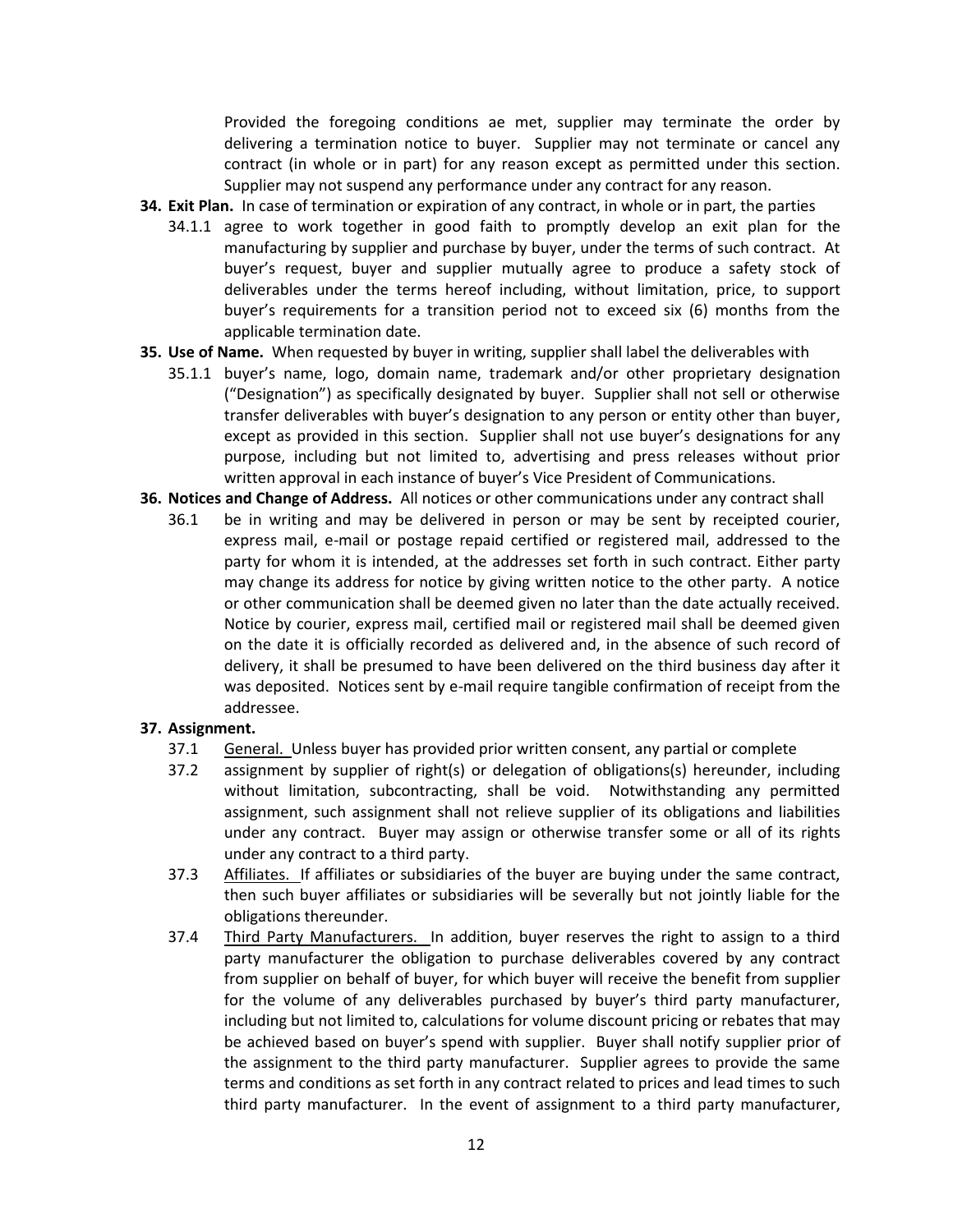buyer reserves the right at any time to revert the purchase back to buyer or assign the purchase to an alternative third party manufacturer. In the event the third party manufacturer fails to comply with the agreed payment terms, the supplier agrees to provide written notification in the third party manufacturer and request immediate payment and a copy of the notice to buyer. Buyer will use commercially reasonable means to assist in brokering a resolution of any such claim but buyer will not be required to take any action that would materially impair its ability to meet delivery and quality requirements using these products.

- **38. Electronic Communications and Electronic Signatures.** Supplier shall comply with any method
	- 38.1 of electronic communication/payment processing specified by buyer, including electronic funds transfer, pay-on-receipt processes/systems, order transmission, releases, electronic signature and electronic communication systems including, without limitation, the use of electronic data interchange ("EDI") portals, e-mails, even those containing a signature block of one of the buyer's representatives shall not constitute a signed writing.
- **39. Signatures in Counterpart.** Any contract may be executed in counterparts, each of which when
	- 39.1.1 executed shall be deemed to be original, but all together shall constitute but one and the same agreement. A facsimile, e-mail or other electronic copy thereof shall suffice as an original.
- **40. Headings.** The paragraph and other headings herein are for convenience only and form no part 40.1 of these terms.
- **41. Complete Contract.** The contract to which these terms are attached, including any documents
	- 41.1 incorporated therein by reference, sets forth the full and complete agreement of the parties regarding the deliverables and supersedes any and all prior or contemporaneous proposals, agreements, understandings, representations, statements and courses of conduct between the parties regarding the deliverables made prior to the effective date of the applicable contract, excluding non-disclosure/confidentiality, bailment or development agreements previously entered into by the parties. Where a website is incorporated by reference into these terms or any contract, the most recently updated version of that website shall govern supplier's performance and supplier agrees to regularly check those websites to ensure supplier's compliance with the most recently updated version.
- **42. Conflicts.** In the event of a conflict in terms of any contract, or any part of a contract, unless the
	- 42.1 parties agree otherwise in writing, the various components of the agreements shall be given the following precedence (in descending order of precedence): 1) the Supply Agreement, if any: 2) an Order; 3) an applicable Country/Region Supplement: and 4) these Terms.
- **43. Severability.** If any term is invalid or unenforceable under any statute, regulation, ordinance,
	- 43.1.1 executive order or other rule of law, the term will be deemed reformed or deleted, as the case may be, but only to the extent necessary to comply with the applicable law (ie, Section 33.1 for Deliverables subject to Uniform Commercial code 2-306). The remaining provisions of an applicable contract will remain in full force and effect.
- **44. No Implied Waiver and Amendments.** The failure of either party at any time to require
	- 44.1.1 performance by the other party of any provision will not affect the right to require performance at any later time NOR WILL THE WAIVER BY EITHER PARTY OF A BREACH OF A CONTRACT CONSTITUTE A WAIVER OF A LATER BREACH OF SUCH CONTRACT. No amendment to a contract shall be binding unless it is contained on an Order or on a Signed Writing.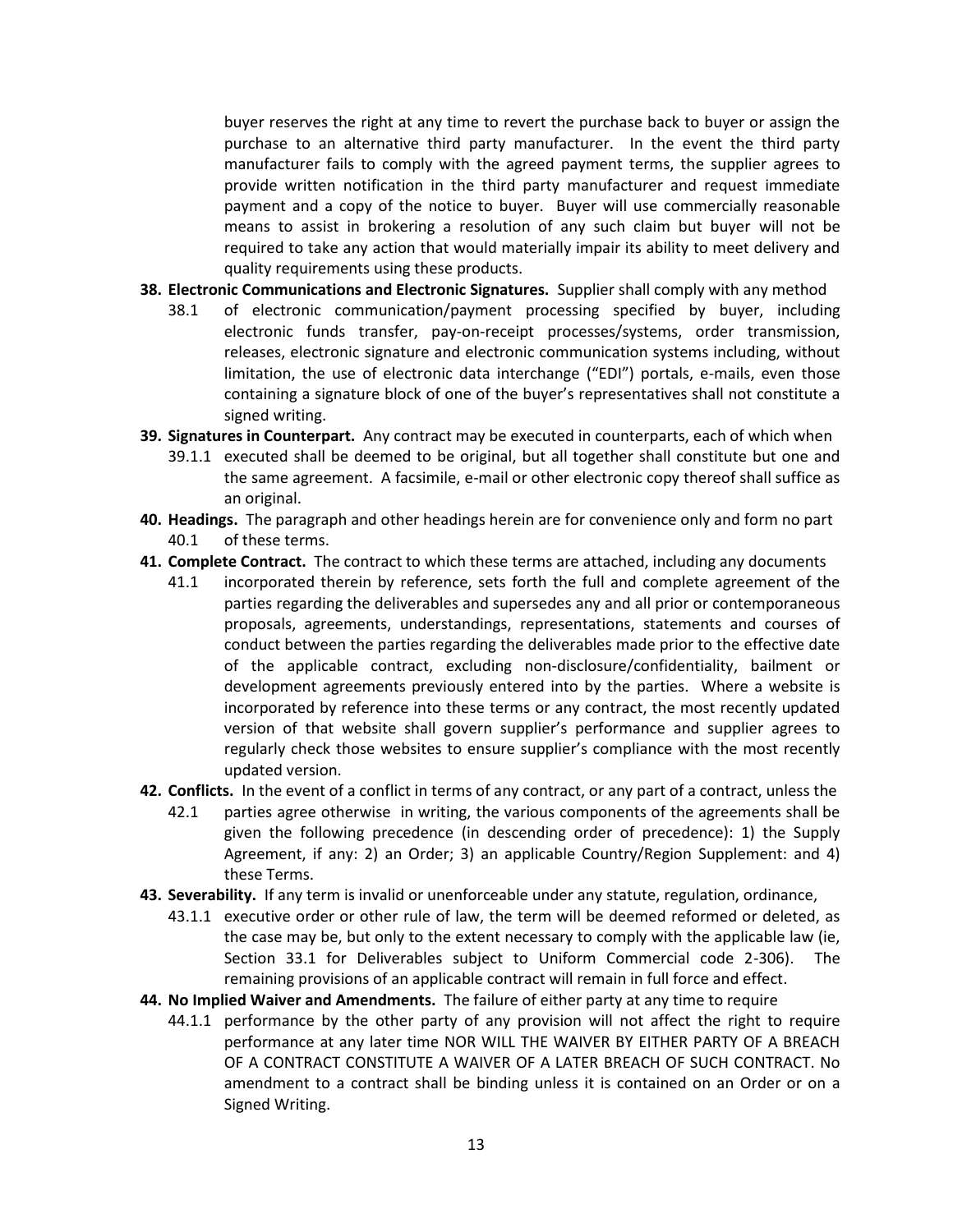- **45. Survival.** The provisions of a contract, which by their nature are intended to survive termina-
	- 45.1 tion, cancellation, completion or expiration of the Contract (for example, spare and replacement parts, warranty, remedy, indemnification, dispute resolution, survival) shall continue as valid and enforceable obligations of the parties, notwithstanding any such termination, cancellation, completion or expiration.

### **46. Dispute Resolution.**

- 46.1 47.1) Governing Law: Venue: U.S. Transactions. If either i) a contract is issued, in whole or part, for deliverables to be shipped to a buyer location within the United States of America or its territories (as shown by the ship to or receiving address of buyer) or ii) supplier's applicable shipping location is within the United States of America or its territories (as shown by the shipping address of supplier), then: A) such contract is to be construed according to the laws of the United "States of America and the State of Delaware
- 46.2 47.2) Governing Law; Venue: Non U.S. Transactions. In all cases not covered by Section 47.1 above, i) a contract is to be construed according to the laws of the country (and state or province if applicable) where buyer's receiving facility is located, excluding the provisions of the United Nations Convention on Contracts for the International Sale of Goods and any choice of law provisions that require application of any other law: ii) any legal or equitable action or proceedings by buyer against supplier arising out or in connection with, any contract may be brought by buyer in any court(s) having jurisdiction over supplier or, at buyer's option, in any court(s) having jurisdiction over buyer's receiving facility in which event supplier consents to such jurisdiction and venue, including service of process in accordance with applicable procedures: and iii) any legal or equitable actions or proceedings by supplier against buyer arising out of, or in connection with, such contract may be brought by supplier only in the court(s) having jurisdiction over the buyer's receiving facility.
- 46.3 47.3) Claims by Supplier. Any action or proceeding by supplier under any contract must be commenced no later than one (1) year after the alleged breach or other event giving rise to supplier's claim occurs without regard to the date the breach is discovered. Any action not brought within that one year time period shall be barred, without regard to any other limitations period set forth by law or statute.
- **47. Definitions:** As used in these terms, and in any other contract, or part of a contract, capitalized terms shall have the following meanings:
	- **"Acceptance"** means, with respect to an order, the earlier of supplier's 1) shipment of deliverables, 2) performance of services, 3) commencement of work, 4) written acknowledgement confirming acceptance, or 5) any other conduct of supplier that recognizes the existence of a contract pertaining to the deliverables.
	- **"Blanket Order"** shall mean an order where deliverables are ordered over a period of time by means of releases issued from time to time under such blanket order, or, as the case may be, via amendments on the face of such blanket order.
	- **"Buyer"** shall mean the legal entity identified as the buyer in the applicable contract.
	- **"Buyer's Property"** shall have the meaning set forth in Section 11.
	- **"Confidential Information"** means 1) information, knowledge or data disclosed by buyer to supplier, regardless of whether disclosed in written, tangible, oral, visual or other form, including without limitation, sample products, equipment, software, or other objects or material, provided by buyer to supplier, and 2) information, knowledge or data which was obtained from visits to buyer facilities by supplier.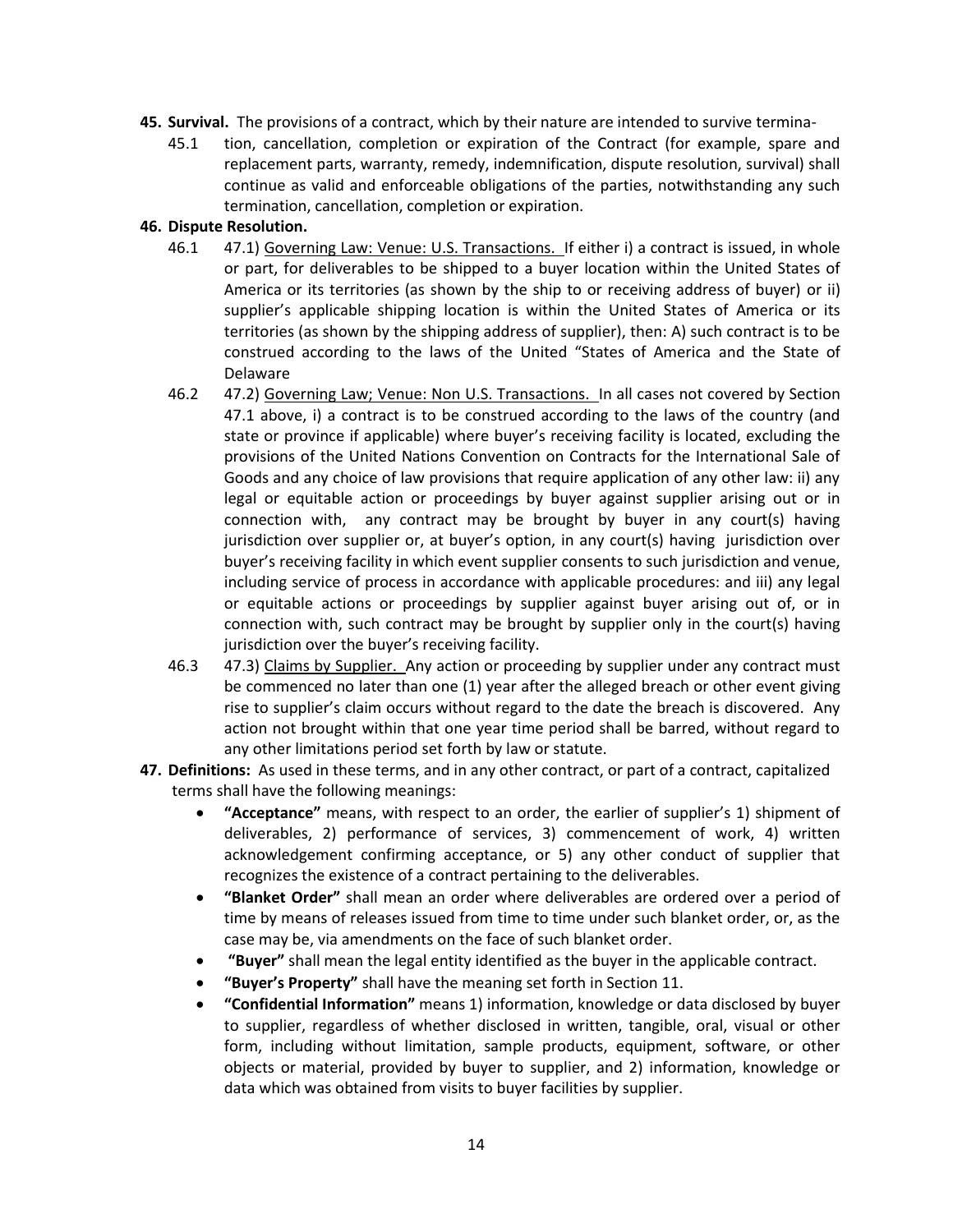- **"Conflict Minerals"** means minerals or their derivative that the U.S. Secretary of State has determined are financing conflict in a DRC country, including without limitation, cassiterite, columbite-tantalite (coltan), gold, wolframite, tin, tantalum and tungsten.
- **"Contract"** shall have the meaning set forth in Section 2 of these terms.
- **"Country Supplement"** shall have the meaning set forth in Section 1.2.
- **"Damages"** shall have the meaning set forth in Section 31.1 of these terms.
- **"Deliverables"** means any or all goods and/or services provided by supplier to buyer, including improvements or developments.
- **"Delivery Location"** shall have the meaning set forth in Section 13.2 of these terms.
- **"Designation"** shall have the meaning set forth in Section 36.
- **"EDI"** shall have the meaning set forth in Section 39.
- **"Estimated Annual Volume"** means the forecast of annual volume requirements of buyer's facility or facilities, as applicable.
- **"Final Product"** shall have the meaning set forth in Section 19 of these terms.
- **"Force Majeure Event"** means an event that is beyond the reasonable control of the party seeking to be excused from performance; is not attributable to such party's negligence, and could not have been avoided or overcome and includes, but is not limited to, acts of God, actions by any governmental authority (whether valid or invalid), fires, floods, windstorms, explosions, riots, civil disobedience, insurrections, natural disasters, pandemics or epidemics, acts of terrorism, sabotage, declared or undeclared war or the public enemy.
- **"Indemnities"** shall have the meaning set forth in Section 31.1 of these terms.
- **"Lead Time"** means the calendar days from the time of the order to delivery to the Incoterms/Shipment Terms "named place" (e.g. FCA (Shanghai Port) would be the Shanghai Port). A firm lead time is the agreed upon minimum lead time for orders between the parties.
- **"Order"** mean each purchase order or purchase order revision issued by the buyer or its applicable affiliate or subsidiary, whether as a Blanket Order or as a Spot-Buy Order as an offer to the supplier or its applicable affiliate or subsidiary, for the purchase of deliverables.
- **"QAS"** shall have the meaning set forth in Section 20.2 of these terms.
- **"Quality Standards"** shall have the meaning set forth n Section 20.1 of these terms.
- **"Region Supplement"** shall have the meaning set forth in Section 1.2.
- **"Release"** means any delivery schedule issued under a Blanket Order or on the face of a Blanket Order.
- **"Supply Agreement"** means a supply agreement if any and as applicable.
- **"Shipment Terms"** means the applicable Incoterms 2010 freight terms set forth in Section 13.1.
- **"Signed Writing"** means a writing signed by the party to be charged and does not include the body of an e-mail or other electronic document although a Signed Writing may be attached to an e-mail or other electronic document.
- **"Spot-Buy Order"** means a discrete Order for a specific quantity of deliverables.
- **"Supplier"** shall mean the legal entity identified as the Supplier in the applicable contract.
- **"Supplier Indemnities"** shall have the meaning set forth in Section 31.1 of these terms.
- **"Supplier Damages"** shall have the meaning set forth in Section 31.1 of these terms.